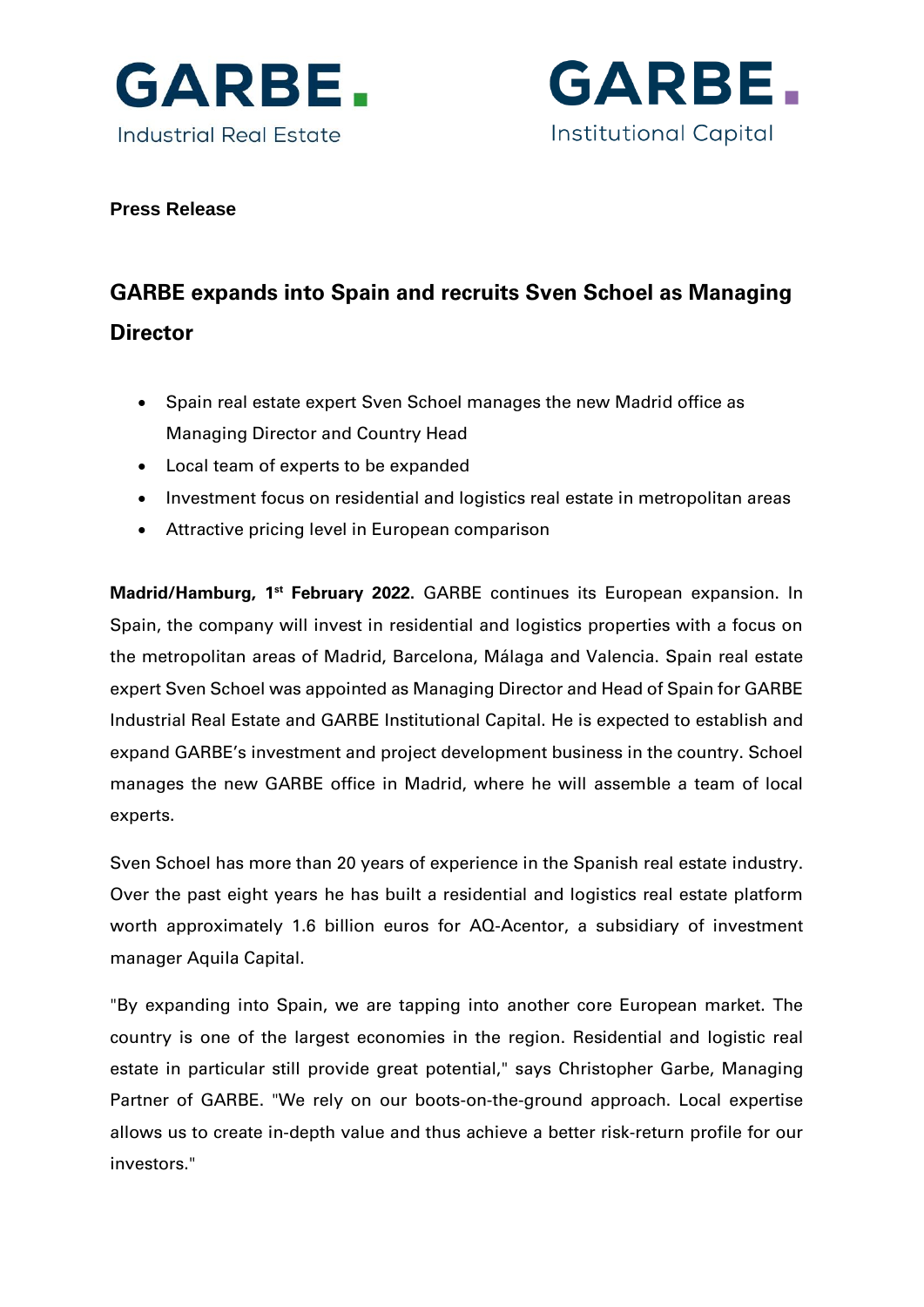



Sven Schoel says: "The Spanish real estate market has recovered significantly since the 2008 crisis. Madrid, Barcelona, Málaga and Valencia are interesting locations due to their international audience and robust economic framework. At the same time, the pricing level is very attractive in comparison to the rest of Europe. I really appreciate GARBE's entrepreneurial approach which convinced me to join and I am looking forward to launch new projects with the team."

GARBE has 16 locations across Europe including Germany, the Netherlands, France, Italy, the United Kingdom, the Czech Republic, Poland and Slovakia. As vertically integrated platforms, both GARBE Industrial Real Estate and GARBE Institutional Capital, provide a wide range of services such as investment management, portfolio management, asset management and property management.

### **A Note on Images and Image Rights:**

Use of the enclosed photograph is permitted solely for the purpose of covering the company GARBE Industrial Real Estate GmbH. Please be sure to cite the following source: GARBE. Editing of the photograph is limited to the scope of normal image processing.

| <b>Company Contact</b>                   | <b>Press Contact</b>                  |
|------------------------------------------|---------------------------------------|
| <b>GARBE Industrial Real Estate GmbH</b> | RUECKERCONSULT GmbH                   |
| Versmannstr. 2, D-20457 Hamburg          | Nikolaus von Raggamby                 |
| Tel.: +49-(0)40-35613-0                  | Wallstr. 16, D-10179 Berlin           |
| E-mail: info@garbe.de                    | Tel.: +49 (0)30 2844987-40            |
| www.garbe-industrial.de                  | E-mail: vonraggamby@rueckerconsult.de |

#### **About GARBE Industrial Real Estate GmbH**

GARBE Industrial Real Estate GmbH is one of the leading platforms for logistics properties, multi-let corporate real estate and technology properties in Germany and elsewhere in Europe. For more than 25 years, the manager-owned company, headquartered in Hamburg, has counted among the main independent collaboration partners for transport and logistics service providers, the trade sector and the manufacturing industry. GARBE develops, buys, sells, lets, manages and finances high-end commercial properties in attractive European locations. With around 5.0 million square metres of lettable area under management and a development volume of around 1.9 million square meters in Germany and Europe, Garbe currently managers